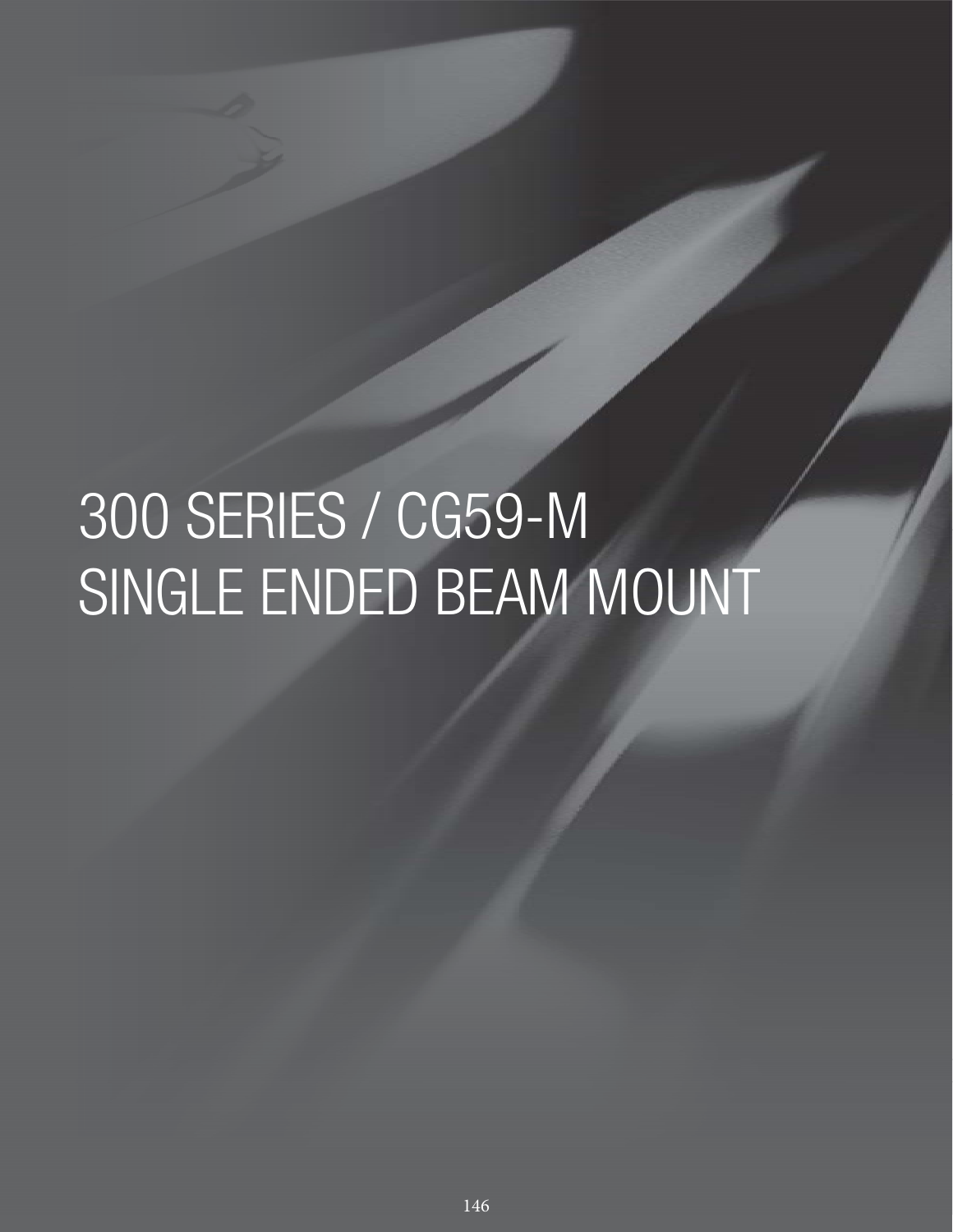

## 300 SERIES – SINGLE ENDED BEAM MOUNT



#### **OVERVIEW**

The CG-59M series Tank Mount is designed for use in light to medium capacity tanks, bins, hoppers and conveyors. The unique neoprene isolation pad accommodates vibration, thermal expansion and alignment. Ideal for indoor or outdoor process control applications.

Applications: small tanks, hoppers, conveyors, in-motion weighing, small platform scales.

Load Cell: Alloy Steel (Nickel Plated) or Stainless Steel

Assembly: Stainless Steel



### NTEP CERTIFIED

Certificate of Conformance #08-074A1

#### **CAPACITIES**

25lb, 50lb, 75lb, 100lb, 150lb, 250lb, 500lb, 1k, 1.5K, 2K, 2.5K, 4K, 5KSE

## $1 (800) 230 - 0120$  Contact@inscaleusa.com CAGE Code 07GT5

contact@inscaleusa.com

www.inscaleusa.com

Nationwide Dealer Network

147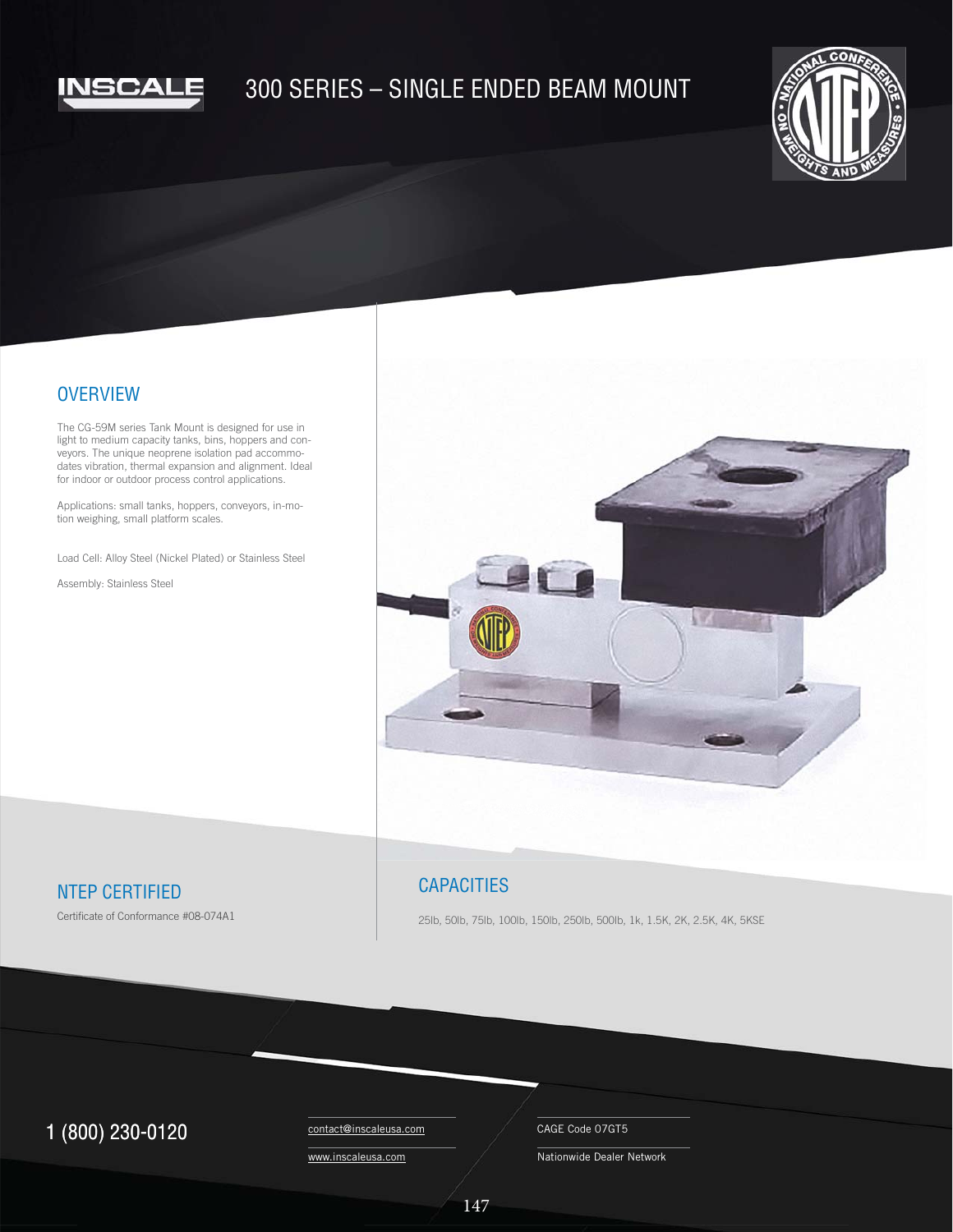#### **OVERVIEW**

The CG-59 series Tank Mount is designed for use in light to medium capacity tanks, bins, hoppers and conveyors. The unique neoprene isolation pad accommodates vibration, thermal expansion and alignment. Ideal for indoor or outdoor process control applications.

Applications: small tanks, hoppers, conveyors, in-motion weighing, small platform scales.

## PERFORMANCE SPECIFICATIONS

Safe Overload: 150% FS Full Scale Output: 3.00 mV/V Excitation Voltage: 10-15V AC/DC Load Cell Resistance: 350 ohms Load Cell Cable: 4 Conductor, 20ft Operating Temperature Range: -20º C to +60º C Materials:

Load Cell: Alloy Steel (Nickel Plated) or Stainless Steel Assembly: Stainless Steel

Tolerances unless otherwise specified: .XX: ±0.01 .XXX: ±0.005 Fractions: ±1/16" Angles:  $\pm 1/2$ "

#### DIMENSIONS

|                  |      |      |      |      |      |      | l G  |      |      |                |      |      | l M         | <b>TYPE</b> |
|------------------|------|------|------|------|------|------|------|------|------|----------------|------|------|-------------|-------------|
| 25lb - 250lb     | 4.00 | 3.13 | 3.00 | 0.37 | 3.25 | 2.25 | 3.88 | 3.00 | 0.50 | $\bigcup 0.22$ | 2.38 | 0.34 | $\mid$ 0.34 |             |
| 500lb            | 6.00 | 3.88 | 4.00 | 1.00 | 4.00 | 3.00 | 5.50 | 4.13 | 0.50 | 0.25           | 3.38 | 0.44 | 0.56        |             |
| 1K               | 6.00 | 4.00 | 4.00 | 1.00 | 4.00 | 3.00 | 5.13 | 4.13 | 0.50 | 0.25           | 3.00 | 0.44 | 0.44        |             |
| $1.5K - 2.5K$    | 6.00 | 4.00 | 4.00 | 1.00 | 4.00 | 3.00 | 6.25 | 5.00 | 0.50 | $\mid$ 0.38    | 4.62 | 0.44 | 0.44        |             |
| <b>4K - 5KSE</b> | 6.00 | 4.50 | 4.00 |      | 4.00 | 3.00 | 6.25 | 5.00 | 1.00 | 0.38           | 4.62 | 0.47 | 0.56        |             |